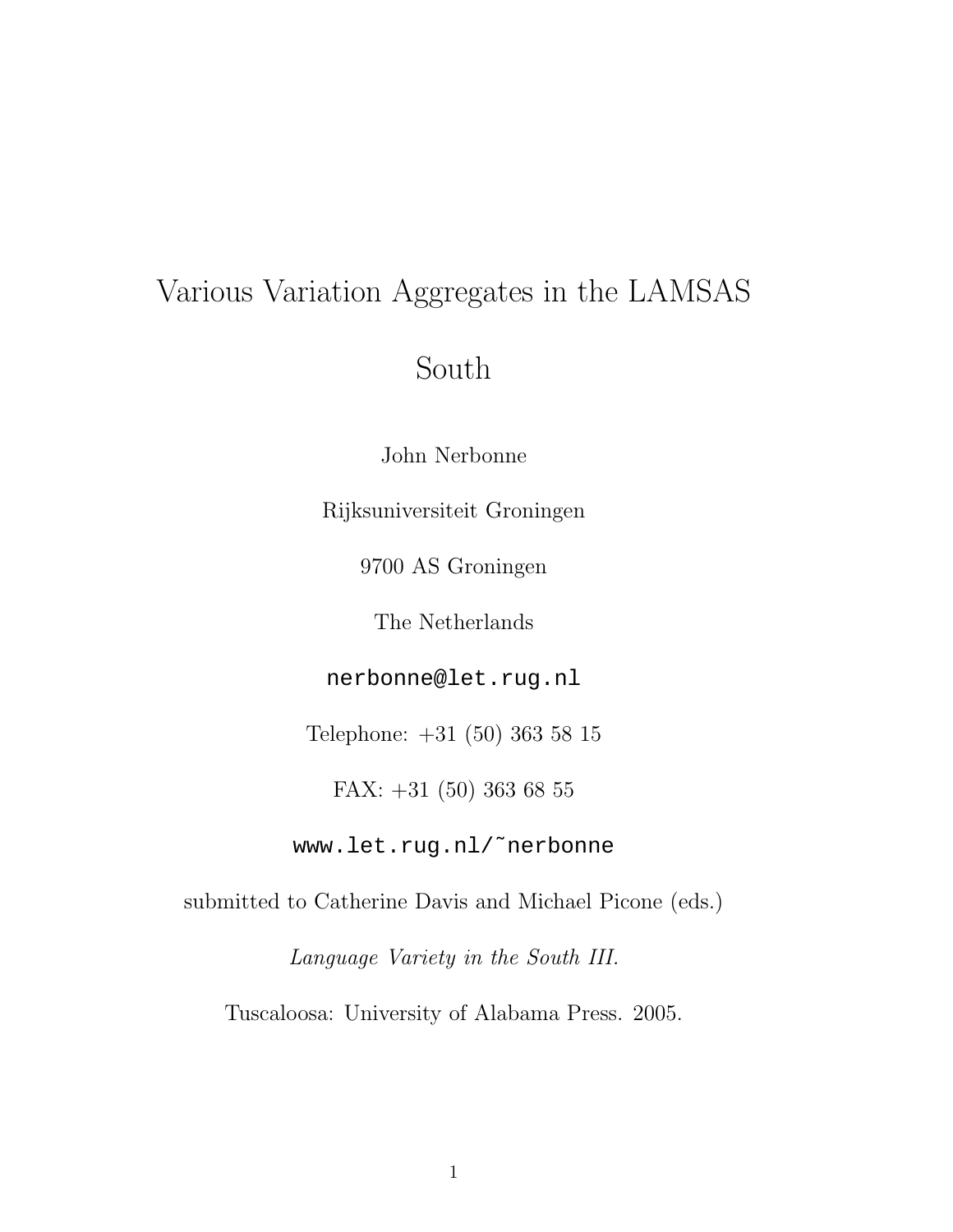#### Abstract

Techniques for analyzing variation in the aggregate have improved considerably over the past several years, but we still have no techniques which allow one to extract linguistic structure from aggregate  $comparison.<sup>1</sup>$  The present paper explores one means of comparing aggregate analyses and linguistically motivated restrictions, essentially the technique of aggregating over a restricted input set. Using the Southern states data which Guy Lowman collected as part of the LAMSAS, we compare aggregate analyses restricted to vowel differences to those using the complete data set.

## 1 Introduction

A major contemporary challenge in the analysis of linguistic variation is to relate dialectometric methods which aggregate over the entirety of available data, e.g., an entire linguistic atlas or the collected records of a field worker, on the one hand, to linguistic analyses on the other, which seek characterizations of variation in terms of a small number of parameters, e.g., adjustments in the pronunciation of segments throughout a lexicon (e.g., that  $\frac{1}{i}$  is darker in one area than another ([iv] or [IV] vs [l], [l] or [IV])), or even more ambitiously, that entire sets of segments are affected by a change for which an insightful linguistic characterization exists, e.g., the affrication of the German stop series in the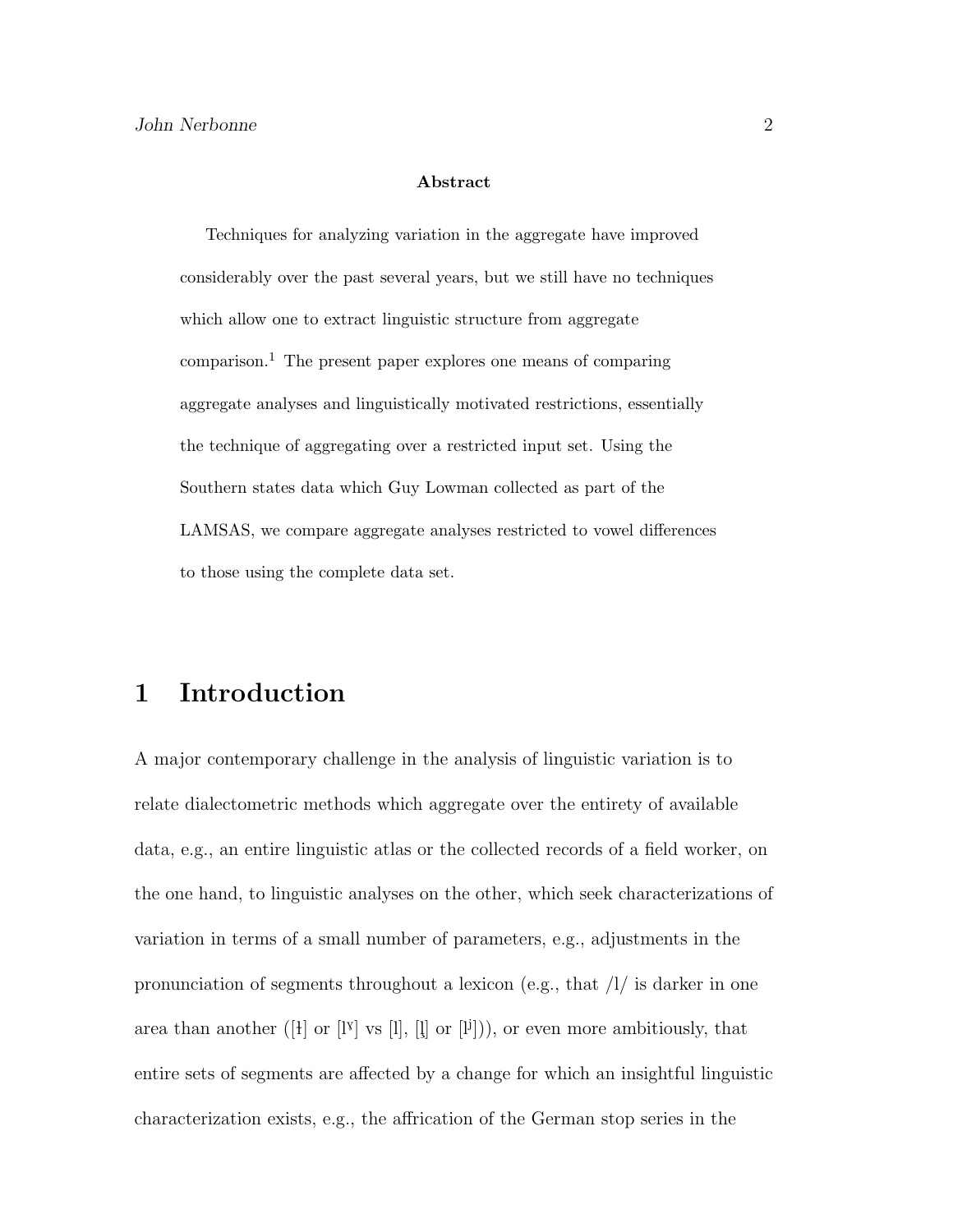south or the vowel shifts that Labov has identified in American pronunciation (Labov 1994, Ch.6).

It is clear that a linguistic characterization—to the degree that it is general and accurate—is to be preferred, since it approaches the scientific ideal of a more general and economical description. It is more general and economical to note once, for an entire lexicon of pronunciations, that /l/ is always pronounced as dark ([i]) than it is to note this for each word in a variety (probably hundreds of times). Researchers would agree that this is the more insightful description as well. But some dialectologists counter that the facts of language variation are often more rebarbative, making very general characterizations at best poor approximations and at worst, simply wrong (Chambers and Trudgill 1998, [1980], § 2.1). A closer look at most linguistic atlases inevitably reveals numerous exceptions to virtually all of the simpler characterizations of dialect differences. See the left side of Fig. 1 for an illustration from the American South of a frequent characterization, the monophthongal pronunciation of the vowel in night [nat] is mapped. The phenomenon is much less general in the data used here than many linguistic characterizations would have it.

### 1.1 Dialectometry

Dialectometry has arisen as a means of seeking general characterizations through aggregation of all available data (Goebl 1982, Goebl 1984, Nerbonne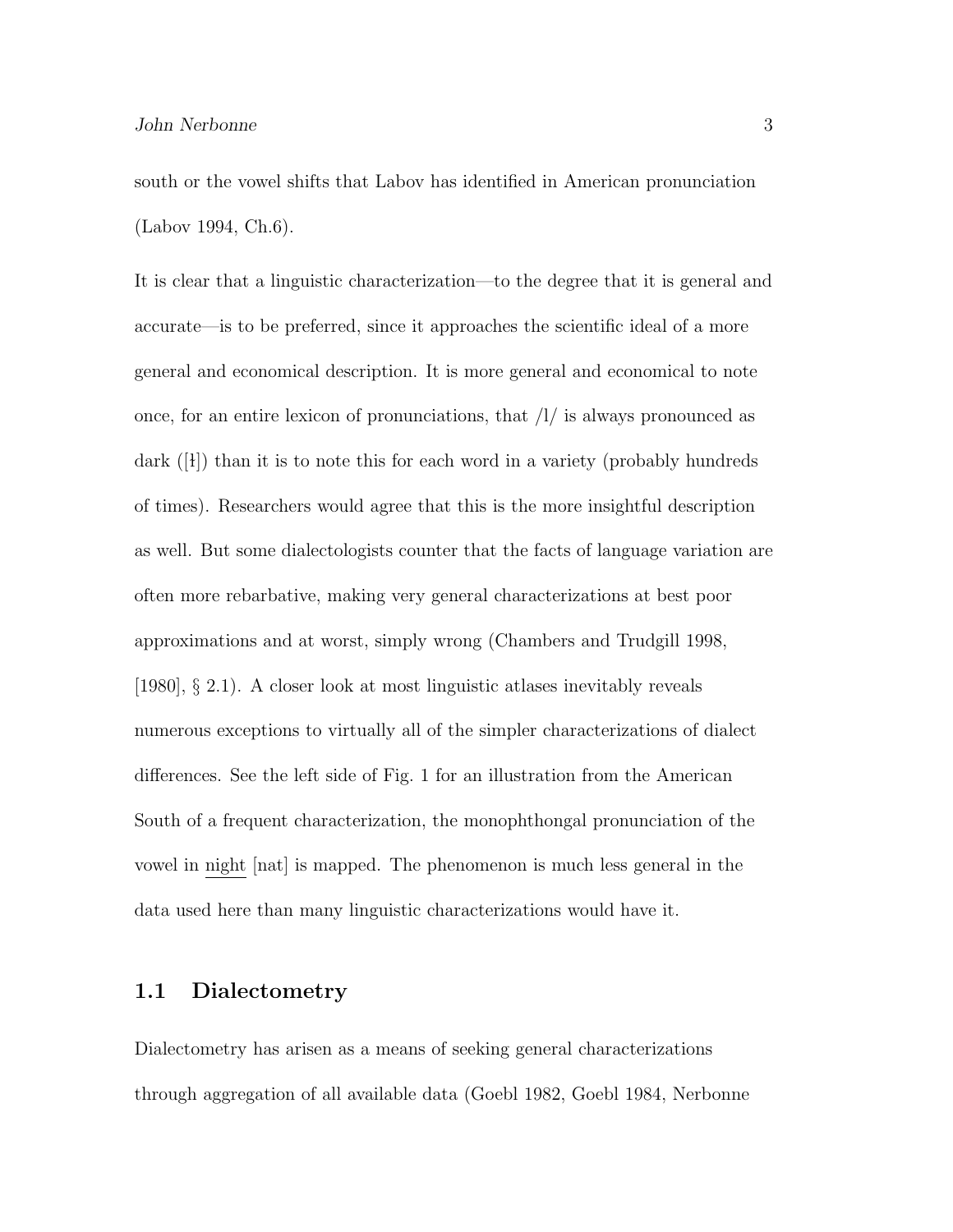and Kretzschmar 2003). This work proceeds from the assumption that varieties, i.e., sums of speech dispositions in a given community ought to be characterized in their relations to one another, not merely arbitrarily selected features. Dialectometry has shown that exceptions need not disturb characterizations, e.g., of dialect areas, if they are evaluated together with the rest of the data (and analyzed statistically); it has vindicated the postulation of dialect areas (exceptions and non-coinciding isoglosses notwithstanding); and it has provided the first rigorous foundation for the intuition that dialects may be organized along a continuum (Nerbonne, Heeringa and Kleiweg 1999, Heeringa and Nerbonne 2002).

Dialectometry achieves these results at the price of abstracting to the level of a measurement of difference between varieties. In measuring differences, the dialectometrist deliberately abstracts away from the details of what has contributed the difference, in an abstraction step that is inherent to the strength of the approach, but which at the same time loses the connection to the linguistic characterization.<sup>2</sup> Lest we appear to be painting with too broad a brush here, let us hasten to add that it is possible to apply dialectometric techniques to material which has been linguistically prepared, e.g., to a matrix of properties, some or all of which might be linguistically abstract. The techniques are general in this sense. But even in this case the result will be a measure of difference which no longer bears any trace of its origin.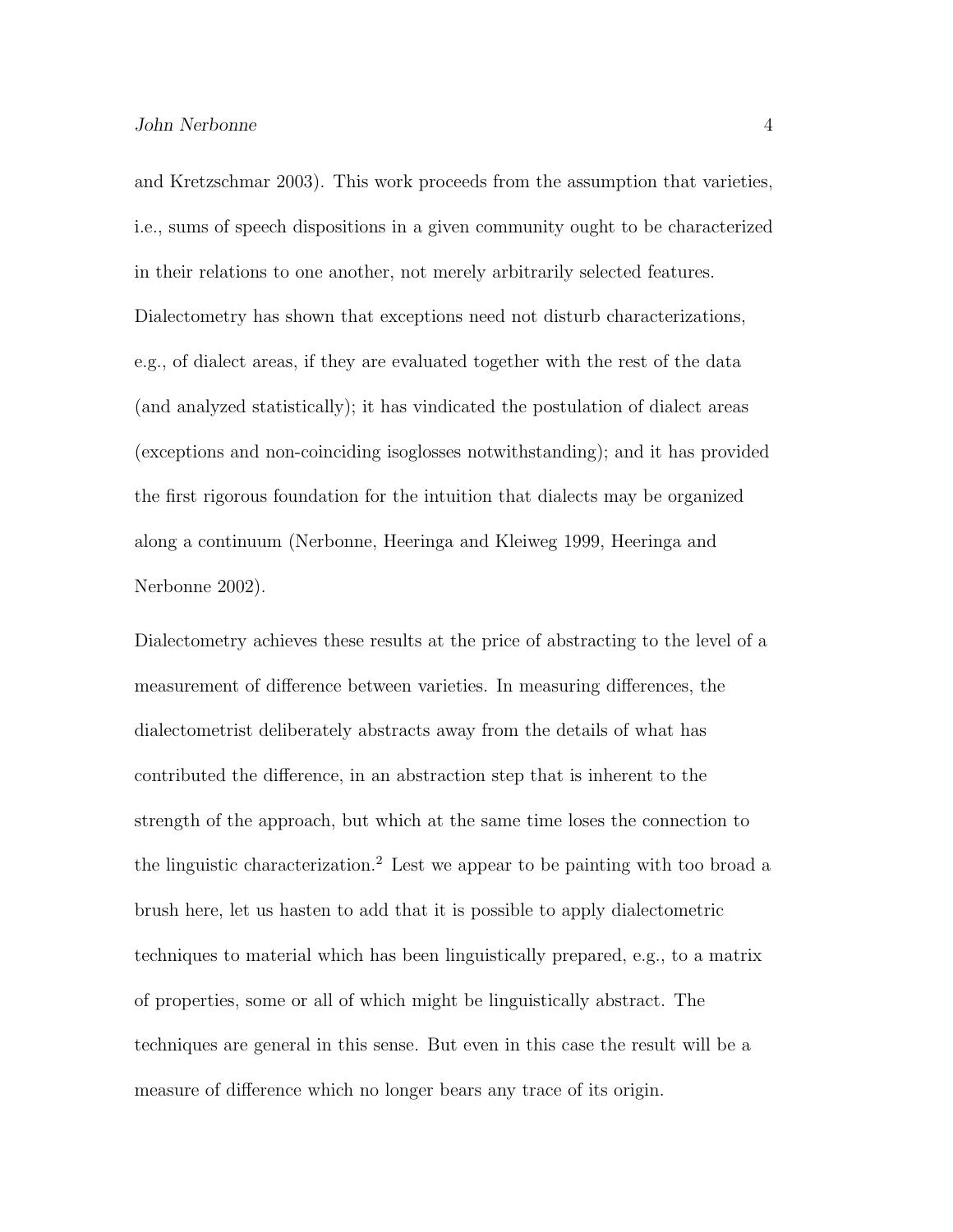This paper suggests one way of linking dialectometric characterizations to more detailed linguistic characterizations, and this is simply to aggregate over a linguistically interesting subset of the data.

### 2 LAMSAS

The Linguistic Atlas of the Middle and South Atlantic States (LAMSAS) comprises dialect material collected on the Eastern seaboard of the United States from 1933 through 1974. Our focus here will be on the pronunciation of vowels in part of the data from the South, namely the part collected by Guy Lowman in 1933-1936. Lowman and Raven McDavid were together responsible for 95% of the data collected in LAMSAS, but Nerbonne and Kleiweg (2003) document the degree to Lowman and McDavid differed in the data they collected, and suggests that it is sensible to analyze them separately.

The LAMSAS material is admirably accessible for reanalysis (see http://hyde.park.uga.edu/lamsas/, (Kretzschmar 1994)) and contains the responses of 1162 informants who were interviewed in 483 communities. The responses to 151 different items is included in the web distribution, which formed the basis for the work here.

We focus here on Lowman's data from North Carolina, Virginia, West Virginia, and the District of Columbia. We likewise include data from Maryland and Delaware in order to provide context for our comparisons. The map in Fig. 1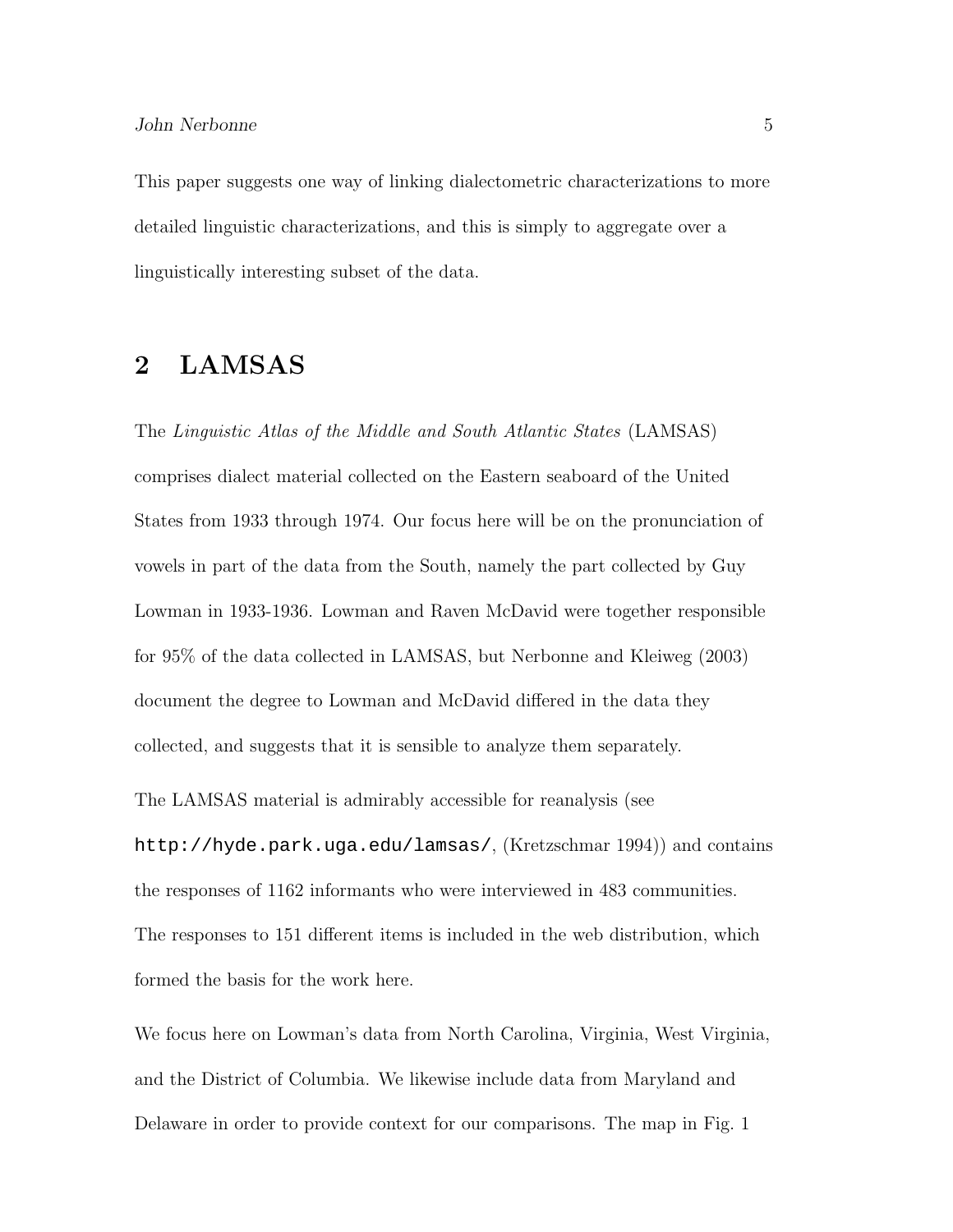indicates the range of sites included in this study. This subset of the data included 238 field work sites, and 57,833 phonetic transcriptions of words and brief phrases or roughly 243 per site. Since we shall focus on vowels below, let us note that there is a total of 1,132 different vowels (different combinations of basic segment plus one or more diacritics) in this data.

#### 2.1 Southern Vowels

We chose to analyze vowels in this study in order to illustrate the aggregation at a level below that of the entire data set. Vowels are often remarked to be the more fluid bearers of varietal differences in general, and distinct markers of American Southern speech in particular (Labov 1994, 201ff.), which makes them an interesting candidates for analysis.

In order to contrast aggregate dialectometric techniques with those focusing on individual features, it is useful to inspect the distribution of some example features. Fig. 1 presents the frequencies of two well-studied features of Southern speech, the monophthongal pronunciation of vowels in night etc. [nat] (instead of  $[{\text{nat}}]$ , and the diphthongal pronunciation of a range of vowels that are pronounced as monophthongal in the speech of (most) Northerners in words such as  $\frac{\text{afternoon}}{\text{a}^{\circ}}$  f t an und vs. [æf t ar n u n].

The LAMSAS words and phrases used to collect frequencies for  $|a/a|$  were Ohio, dragonfly, dry spell, five, he died with, lightwood, miles, my wife, night and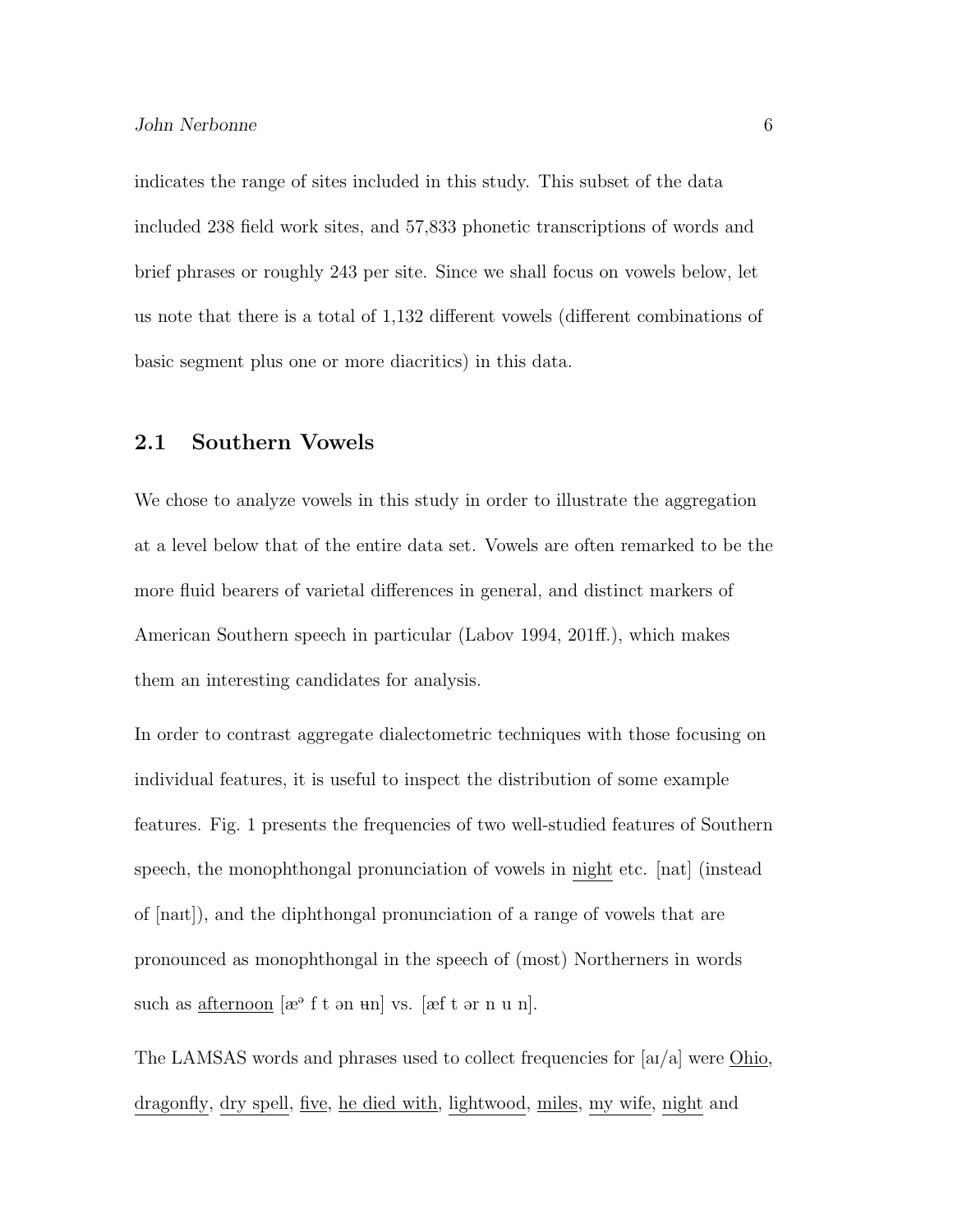nine. To check on diphthongal vs. monophthongal pronunciation (e.g.,  $[\mathscr{E}^{\vartheta}]$  vs. [æ] in afternoon, we examined the first vowels in Alabama, Asheville, Baltimore, France, Wednesday, <u>afternoon</u>, cleans up, fog, half-past seven, <u>hundred</u> and ten. As the reader may satisfy herself by examining Fig. 3, both of these features are far cry from being definitive in characterizing the Southern U.S. speech area. The idea behind the aggregation in dialectometry is that the sum of speech differences in a variety should provide the most reliable basis for characterizing its relations to other varieties. If one imagined collecting maps like those in Fig. 1, and superimposing them on one another, the sum would be an aggregate dialectometric map.

### 3 Measuring Pronunciation Differences

Various phoneticians have proposed methods to measure the difference between pairs of phonetic segments (Vieregge, Rietveld and Jansen 1984, Almeida and Braun 1986). Our work has been to embed these systems (and others, see Heeringa (2004) for a current survey) into a larger ones in which the distance between sequences is assayed. Fig. 2 illustrates the main idea behind the procedure.

The task of choosing an appropriate feature set is not trivial. Most segments include one or more diacritics (on average, each phonetic base segment is accompanied by 0.56 diacritics, and some segments bear three and even four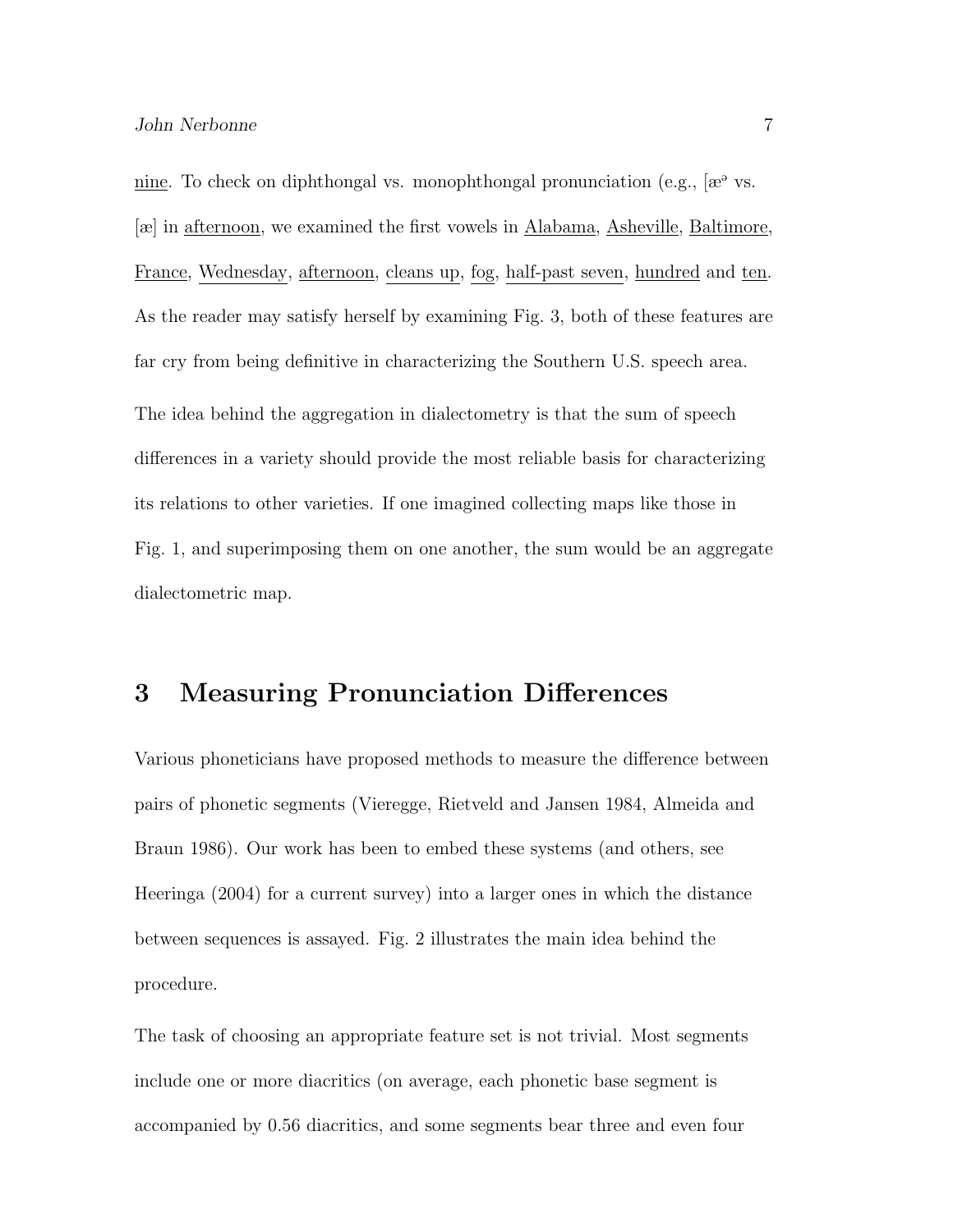

Figure 1: The darker polygons in the map on the left above show how frequently the vowel in night (and similar words) is pronounced [aI], and the light ones where it is pronounced [a]. The dark areas in the map on the right show monophthongal pronunciations of the first vowel in afternoon (and similar words) [æ] as opposed to diphthongal ones  $[\mathbb{R}^3]$ . The idea behind dialectometric aggregation is to sum over all such differences, and this indeed gives a reliable indication of dialect differences. We note in passing that even the  $a/ai$  shibboleth does not have the clean distribution in American speech which dialect maps sometimes suggest, at least not in the LAMSAS data from the 1930's.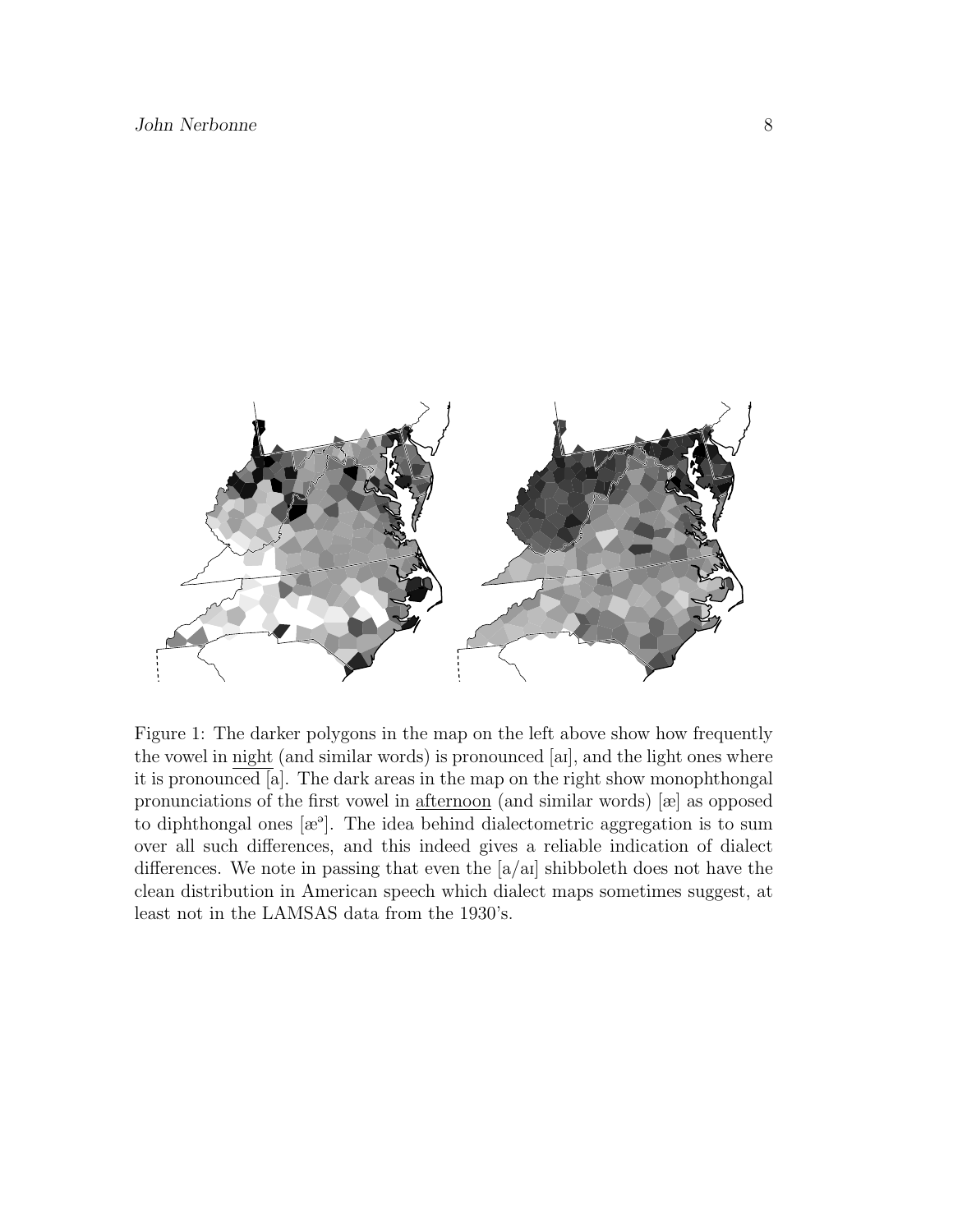diacritics). As we noted above, a total of 1,132 different vowels are transcribed in the LAMSAS database, which, incidentally represents an editorial simplification with respect to the field workers notes (Kretzschmar 1994, ch.5). We should be cautious in attributing a high degree of reliability to the details of the transcriptions since the interviews were conducted informally, by a single interviewer, who was also responsible for the transcription, and who could not fall back on recordings to verify his notes. Most LAMSAS interviews were conducted without the benefit of mechanical recording apparatus, including all the interviews that we use here. We shall not focus on these data preparation issues here, however.

We used a feature set derived from Kretzschmar (1994, p.116) which we summarize in the table below. The table notes not only the feature but also the complete range of values that we used to interpret the feature. Even though the features are those suggested by Kretzschmar (1994), and the number of values is determined by the number of different distinctions we found in the database (see also Kretzschmar et al. p.118 on the number of distinctions), still we are responsible for the relative weights assigned to the different features. Heeringa (2004, Ch.7) finds that the segment measurements are robust with respect to small changes in relative weighting of features, and this is fortunate since it is difficult, if not impossible to set the relative weights in a non-arbitrary way. We comment further on this below.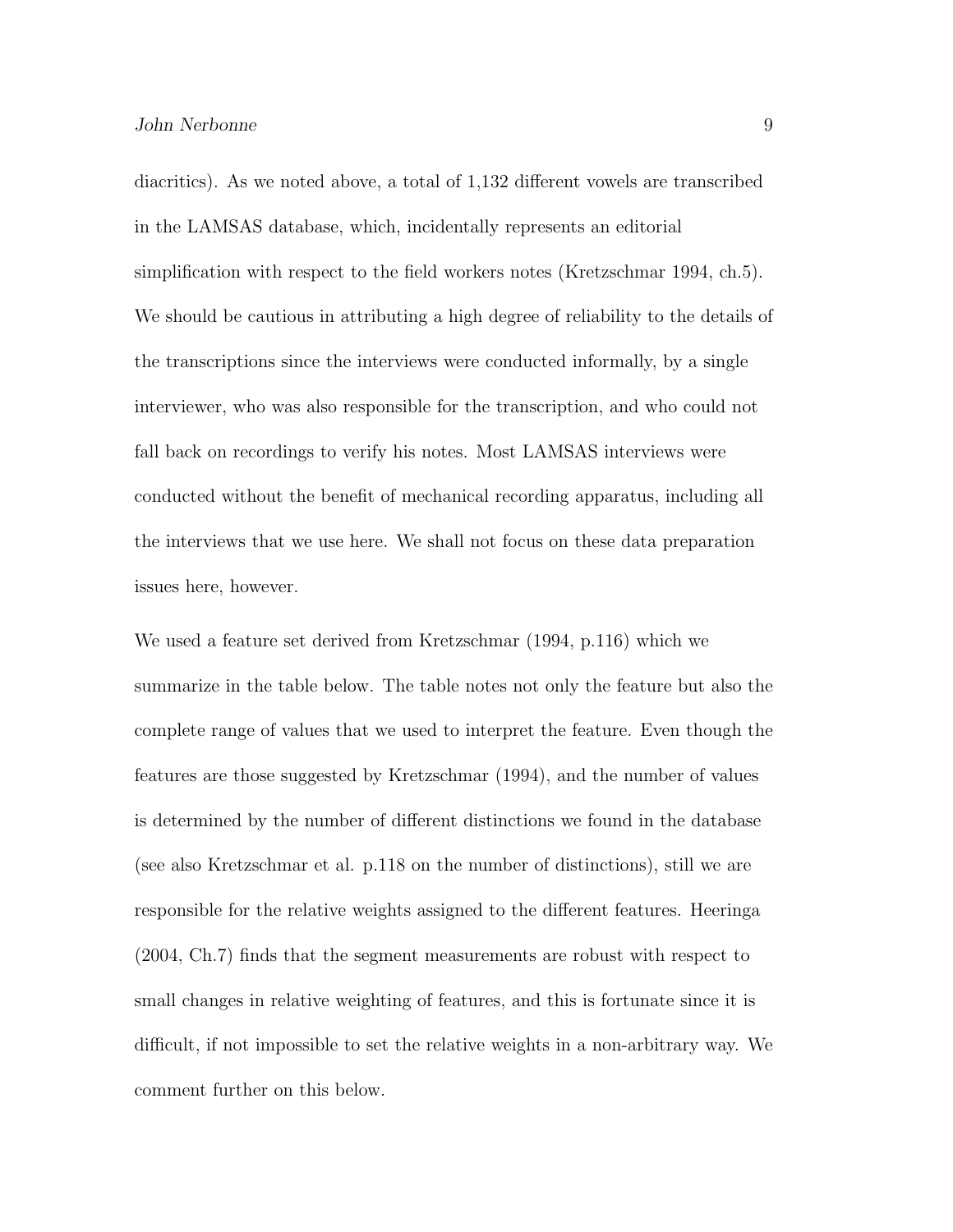|                        | v-advanced $-3, -2, -1, 0, 0.4, 1, 1.4, 2, 2.4, 3$                 |
|------------------------|--------------------------------------------------------------------|
|                        | v-high $-1.75, -1.5, -1.25, -1, -0.75, -0.5, -0.25, 0, 0.25, 0.5,$ |
|                        | 0.75, 1, 1.25, 1.5, 1.75                                           |
|                        | v-rounded $-1, -0.5, 0, 0.5, 1$                                    |
|                        | $v\text{-long}$ $-0.5, 0, 0.5, 1$                                  |
| v-stress               | 0, 0.35, 0.7                                                       |
| $v$ -nasal $0, 1$      |                                                                    |
| $v\text{-}rhotic$ 0, 1 |                                                                    |
| $v\text{-super}$ 0, 1  |                                                                    |
| $v$ -pharyng. 0, 1     |                                                                    |
| v-voice                | 0, 1                                                               |

Perhaps it is useful to note first what is not represented. Diphthongs were represented by two segments and differences between them will effectively be analyzed as the sum of differences between the first and second parts, respectively. This means that diphthongs are not represented via particular feature configurations.

The feature names reflect their normal phonetic interpretation. The stress which is marked on a syllable is interpreted as a property of the vowel, which is why it appears on the list above. Vowels receive either stress, secondary stress, or no stress. Vowels were interpreted as voiced except when explicitly marked as voiceless, in which case they bore the feature [- voice]. Lowman rarely added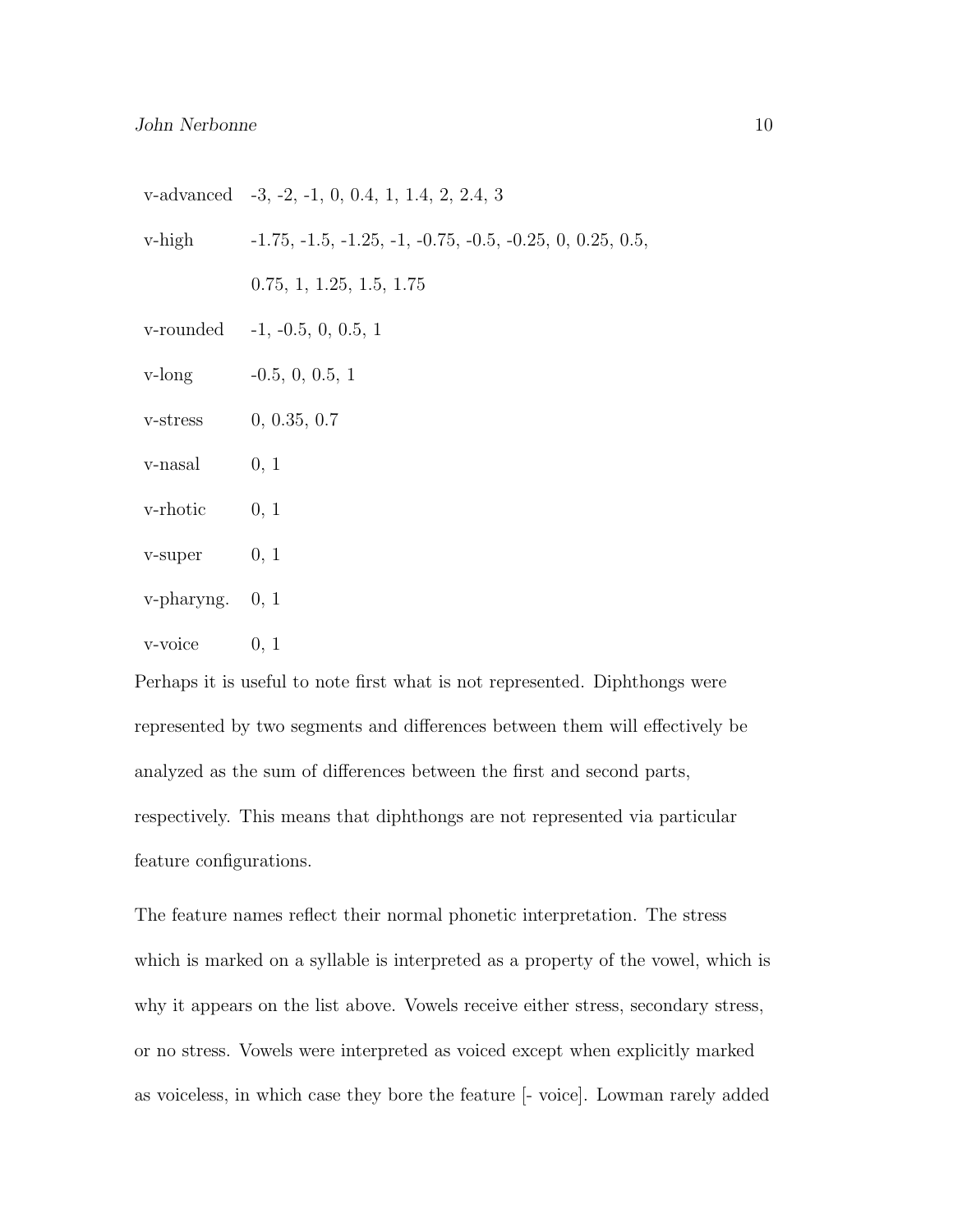a diacritic indicating the "pharyngealization" of a vowel, and the [v-pharyng.] feature interprets that. Vowels written as superscripts (e.g., the second parts of laxing diphthongs) are not interpreted through a feature  $[\pm$  superthrough a weighting. Comparisons involving superscripted vowels count only 50% of what they would cost if they segments compared were both non-superscripted. The idea behind this naturally is that such minor articulations should contribute less to pronunciation difference.

The range of values reflects the number of distinctions made in the data, where we have occasionally taken the liberty of simplifying. We found 15 height distinctions in vowels, all of which may be represented in the values here. But we could simplify the six degrees of rounding distinguished in the LAMSAS data to only five, as we did not find more than five in the data analyzed here. The distance between two segments was taken to be a logarithm of the sum of the differences in the feature values, more specifically  $log(1 + sum)$ . We employ a logarithm to de-emphasize large differences, following Heeringa and Braun (2003, 264–265), and in accordance with the idea that we are dealing with a psychophysical regularity (Stevens 1975). Since the values of some features may differ more than those of others, this effectively weights some features as more important than others. Advancement may differ by as much as 6, while rounding can not differ by more than one. Diacritics representing stress, rhotism, pharyngealization and devoicing were each capable of adding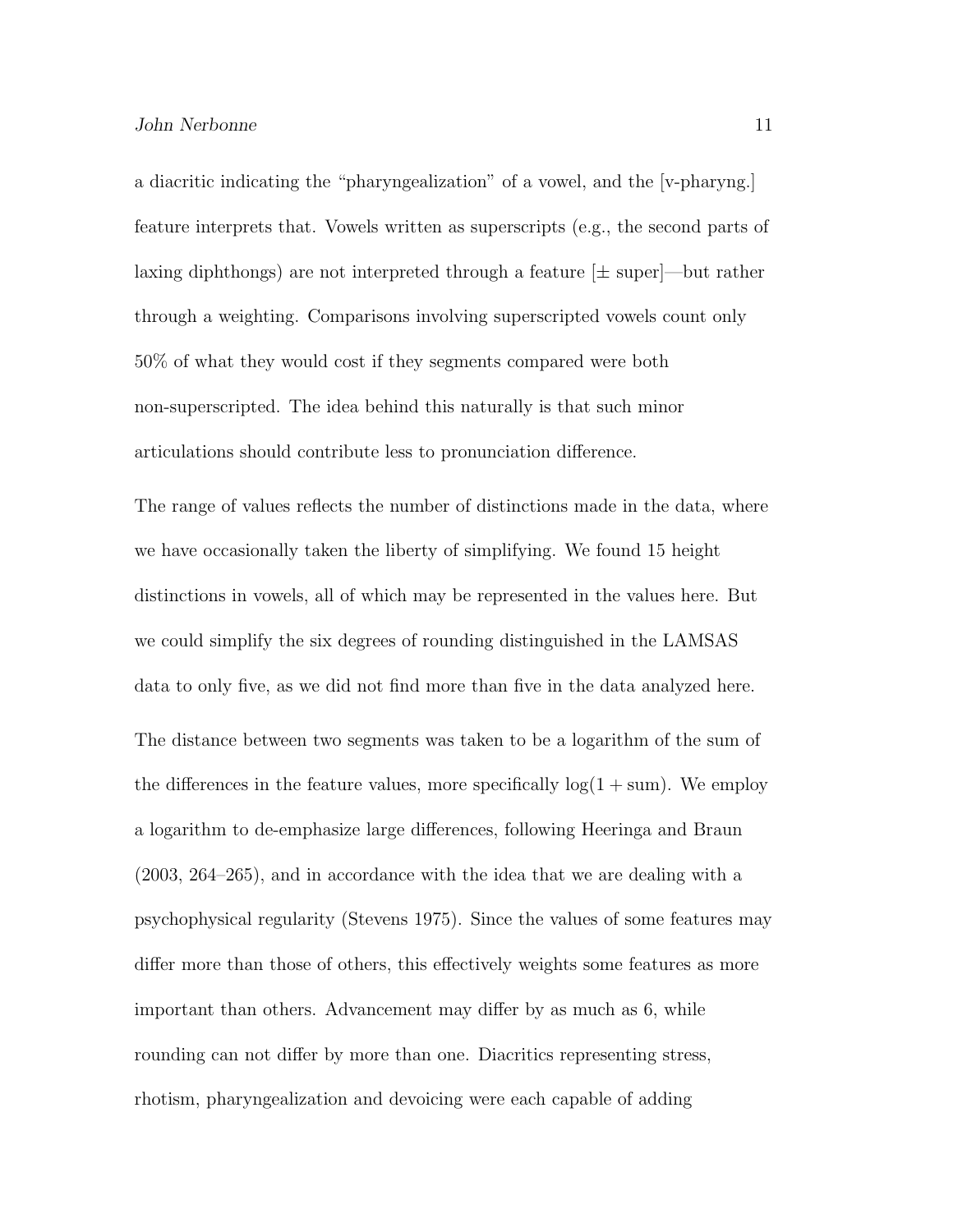|             | Operation                                                                                          | Cost               |
|-------------|----------------------------------------------------------------------------------------------------|--------------------|
| æəf t ən un |                                                                                                    |                    |
| æf t ən un  | delete ə                                                                                           | $d(a,[])=0.3$      |
| æft ər n un | insert r                                                                                           | $d([]$ , r $)=0.2$ |
|             | $\text{ref } t \text{ or } n \text{ u } n$ replace [\term] with u d(\text{\math}{\math}\math} =0.1 |                    |
| Total       |                                                                                                    |                    |

Figure 2: Levenshtein distance between two sequences is the least costly sum of costs needed to transform one string into another. The transformations shown here are associated with costs derived from phoneticians' work on the distance between individual phonetic sounds. The pronunciations are from Savannah, Georgia (top) and Lancaster, Pennsylvania (bottom) (both in LAMSAS). We do not illustrate the algorithm which guarantees that the least costly set of operations is used to determine the overall cost. See Heeringa (2004) for detailed explanations and algorithms.

maximally one unit of difference, and intermediate differences, including those indicated by diacritics, were interpolated. The differential weightings of the features are given implicitly by the difference in the extreme values which the feature can take on.

In order to "lift" the segment distances to the level of sequences, we used the operations (i) the insertion of a single sound, (ii) the deletion of a single sound, and (iii) the substitution of one sound for another. Other operations are possible. The operation costs used in the procedures were those assigned by the feature differences explained above (see Heeringa (2004) for details on a range of alternatives). They consist of the the measure of the distance between the sounds (in the case of substitution), and the measure of the distance between a given sound and silence (in the case of insertions and deletions). A "silence"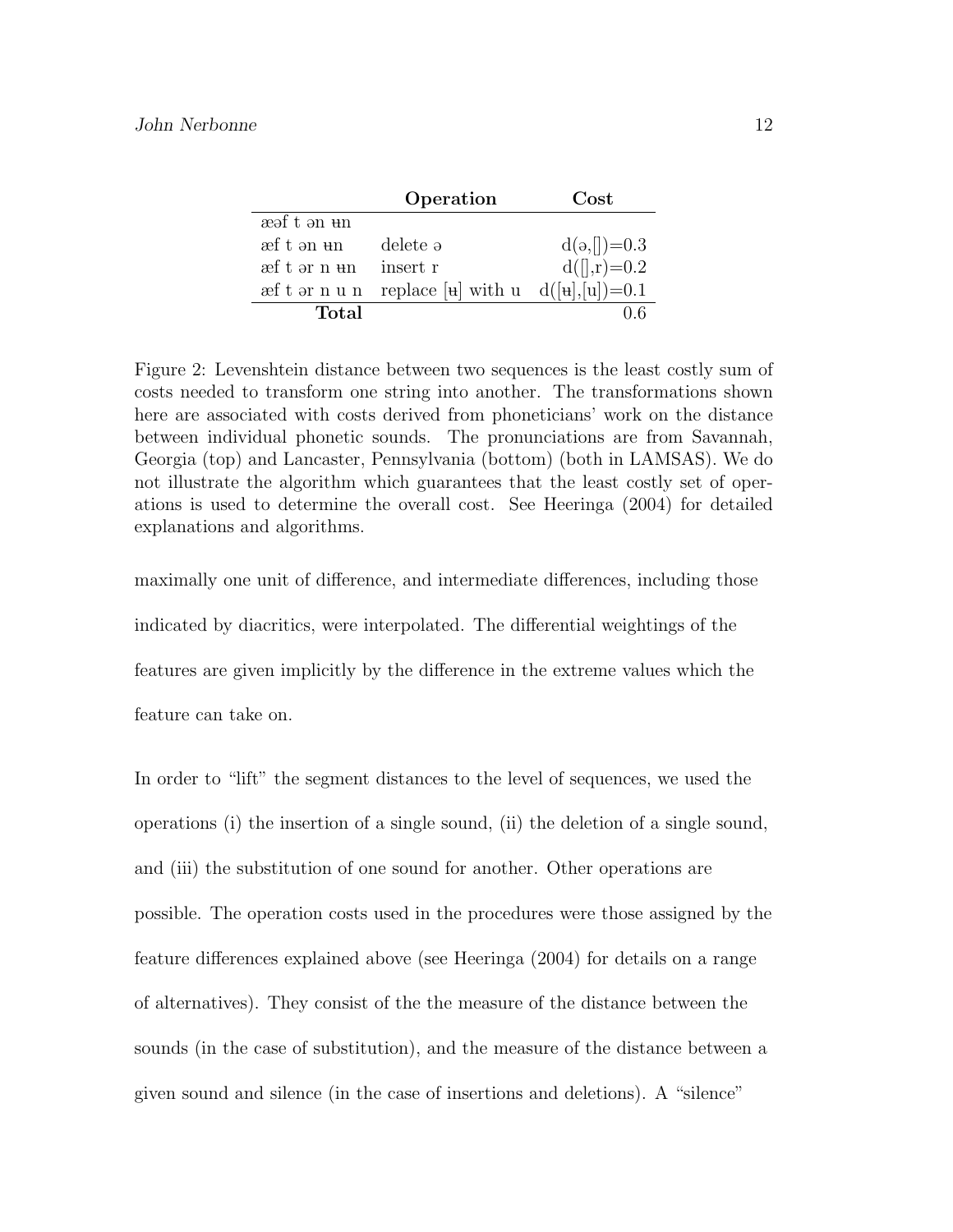was defined using the features of the voiceless subscripted schwa  $[\circ]$ . All of the measurements here were carried out using the freely available RuG/L04 package (www.let.rug.nl/˜kleiweg/L04).

### 4 Results

We apply a Levenshtein procedure to all of the pairs of phonetic transcriptions from each pair of the 238 sites mentioned above. The procedure is adjusted to allow for multiple pronunciations at a single site (multiple responses) (Nerbonne and Kleiweg 2003, p.349). In this section we compare the analysis of vowels to an analysis of the entire phonetic transcription in in order to determine how important the vowels are. When we analyse the entire phonetic transcription, consonants and vowles, we use the simplest segment differentiation—segments are either identical or different. We refer to this as a "phone-based" analysis. Heeringa (2004, p.174,p.186) demonstrates that phone-based methods work nearly as well as the more refined feature-based methods.

In the experiment restricted to vowels the Levenshtein procedure serves to align the strings so that we have the best chance of comparing the proper vowels. We compare the vowel results to those obtained from the entire set of transcriptions using the crude segment difference measure.

The result of the analysis is a pronunciation distance chart, comparable to the distance charts of automobile clubs. Just as in those, there are distances in each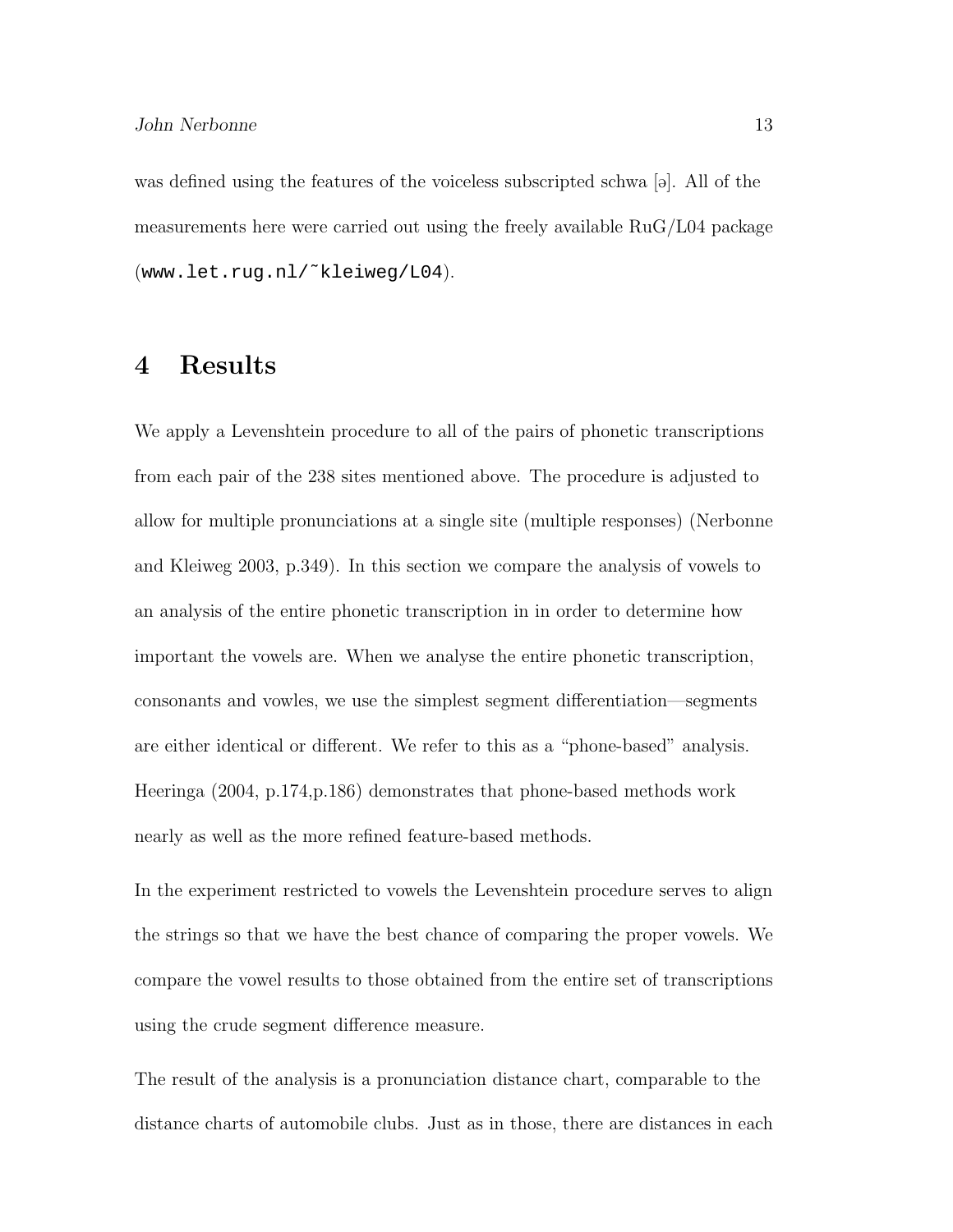

Figure 3: The result of (Ward's) clustering applied to the vowel analyses. The dendrogram on the left shows that the major break is indeed the North-South border, and the map on the right shows the areas identified by clustering. Vowels indeed distinguish the LAMSAS South and its subareas. The cophenetic correlation between the original distances and the distances represented in the dendrogram is  $r = 0.62$  (Sokal and Rohlf 1962).

(place  $\times$  place) cell, only here they indicate pronunciation distance rather than traveling distance. Such distance matrices may be analyzed using multi-dimensional scaling (Nerbonne et al. 1999), or via various forms of clustering. We shall focus on clustering here.

Clustering is an exploratory technique that seeks groups in data. It is most easily understood procedurally. We begin with a list of sites that we gradually connect via a tree. We work from a half-matrix of distances calculated by the procedures above. It is a half-matrix since we can ignore one half due to the symmetry of distance (the distance from  $\underline{a}$  to  $\underline{b}$  is always the same as the distance from  $\underline{b}$  to  $\underline{a}$ ). We select the shortest distance, then fuse the two points,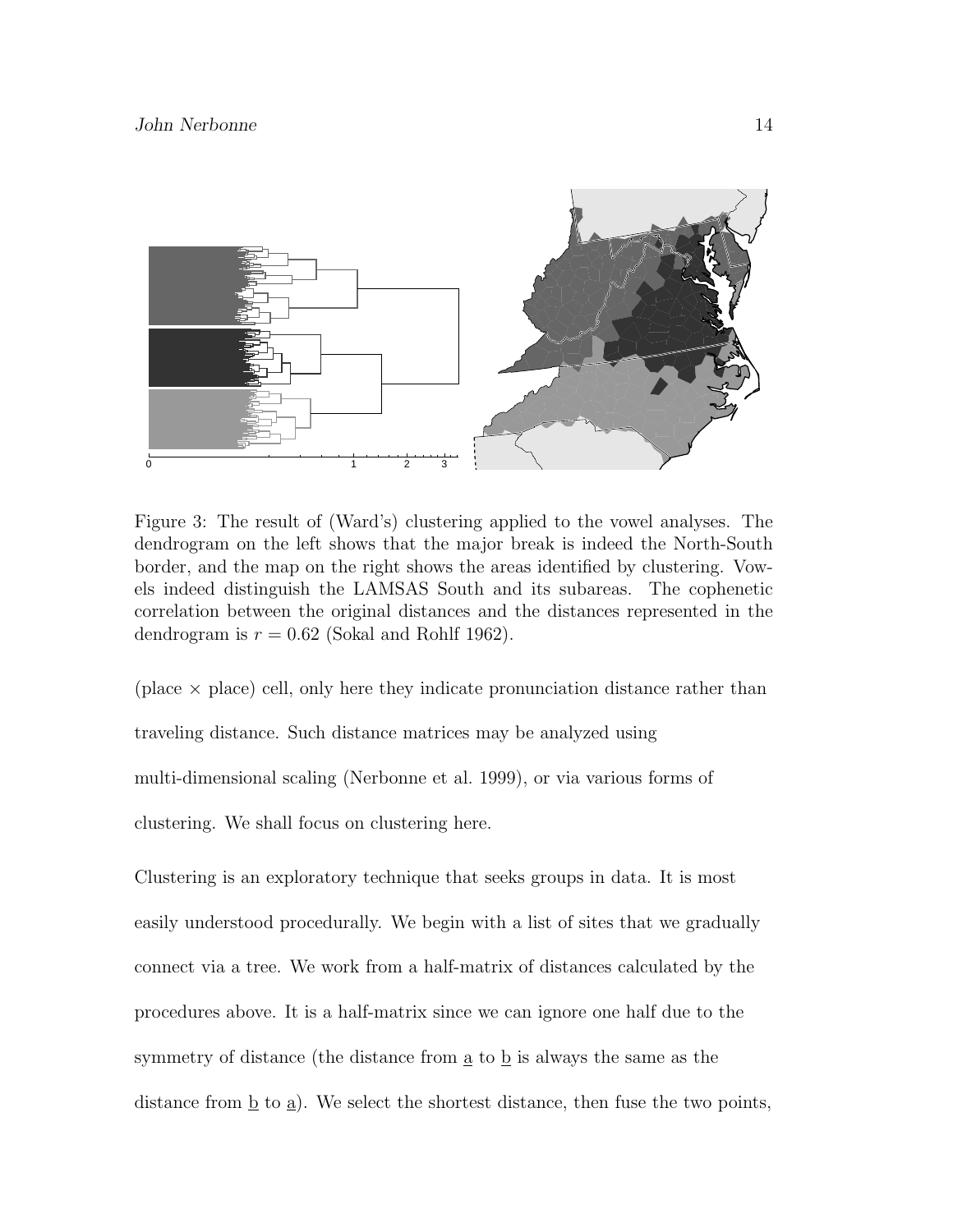a and b, which are involved. This corresponds to adding a node to the list of sites and drawing branches to the two elements now fused by virtue of the node. The distance from the new, fused ab point to each of the others in the half-matrix must then be assigned, and there are several ways of doing this. Ward's method minimizes the squared differences from each of the original points to the newly fused one. It simultaneously minimizes  $(d(a, x) - d(ab, x))^2$ and  $(d(b, x) - d(ab, x))^2$  for all other x in the distance matrix.

Fig. 3 shows the result of clustering the vowel distances, including a projection to the map of the areas. We note that the procedure mostly finds geographically coherent speech areas, even though no geographic information is input to it, confirming that the approach makes dialectological sense; that the South emerges as clearly distinct in this process; and that Eastern Virginia (Piedmont) emerges within the South. We attribute the fact that the Eastern Virginia cluster is not entire coherent to instability of clustering itself. Shortly, we examine an alternative view which reflects the structure of the pronunciation differences more faithfully (Fig. 4). These results in themselves indicate that the dialectometric techniques are performing well when applied to the restricted data set.

In order to test our hypothesis that vowels are responsible for a great deal of the dialectal differences in the south we compare the analysis developed thus far with an analysis of the entire pronunciation, vowels and consonants. In order to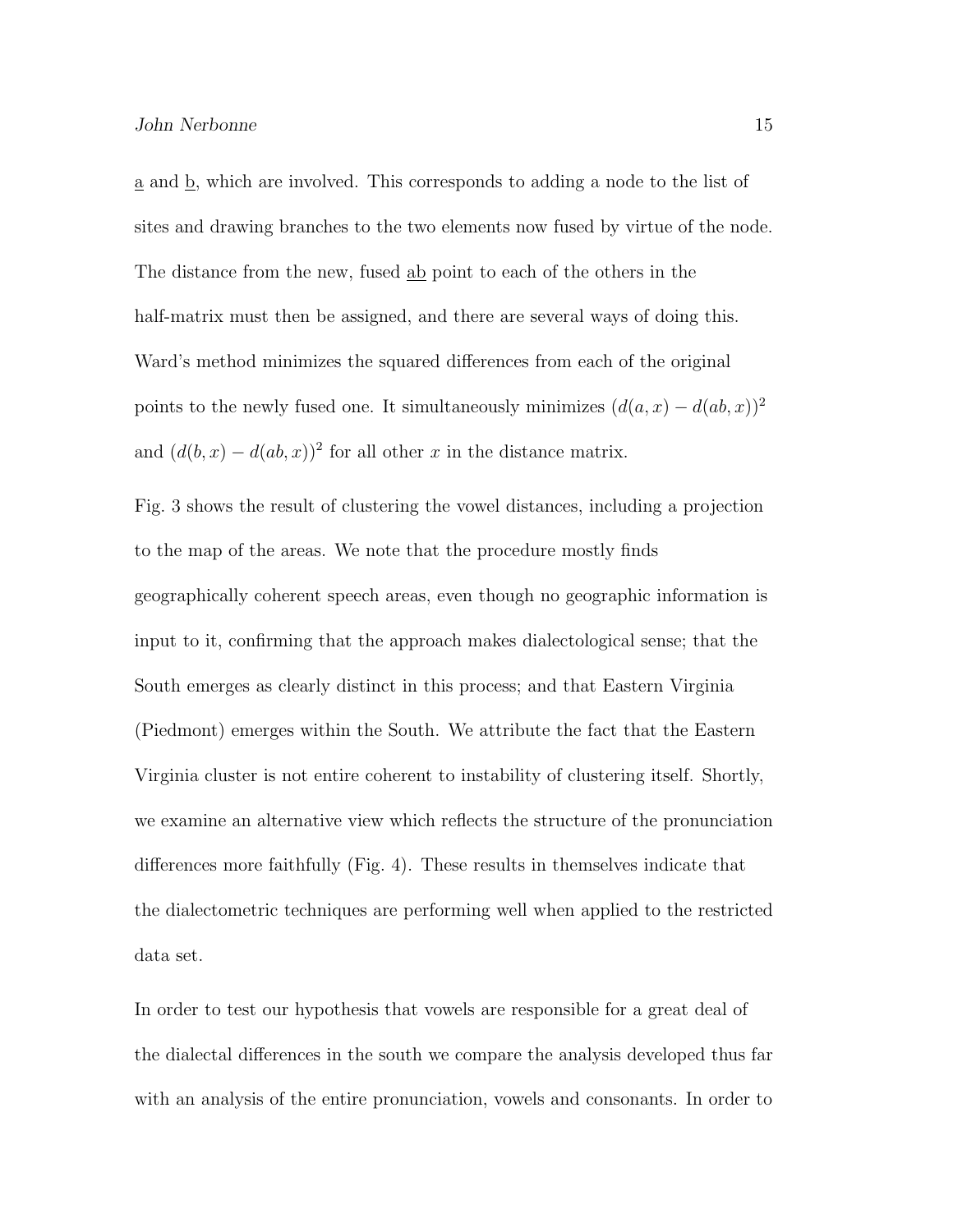keep the latter analysis simple, we do not include differential weights for phonetic segments. A segment is either identical to another to which is compared (distance  $= 0$ ) or it is not (distance  $= 1$ ). This is coarse, but the quantity of information compensates for the coarseness of the comparison.

A "composite cluster map" offers an alternative view of the distance matrix. This sort of map was developed by Kleiweg, Nerbonne and Bosveld (2004) in order to visualize the information in a (pronunciation) distance table as it projects to a map. The map reflects more of the information in the distance table than maps such as the one in Fig. 3, and it compensates to some degree for the instability in the cluster procedure. We obtain these composite cluster maps by repeatedly clustering the distance table, adding random amounts of noise to the distances. The structure which emerges under the addition of noise should be stable. We draw each border around all of the subgroups in each dendrogram obtained through the repeated clustering. The darkness of borders reflect the frequency with which it is drawn. The map reflects rather reliably and sensitively the structure in a distance table. Software for drawing these maps is available at www.let.rug.nl/~kleiweg/L04.

Fig. 4 compares the vowel analysis to the analysis based on the entirety of pronunciation material available. The fact that the analyses result in such comparable maps indicates that the vowels are probably responsible for a good deal of the aggregate differences. We cannot exclude at this point the possibility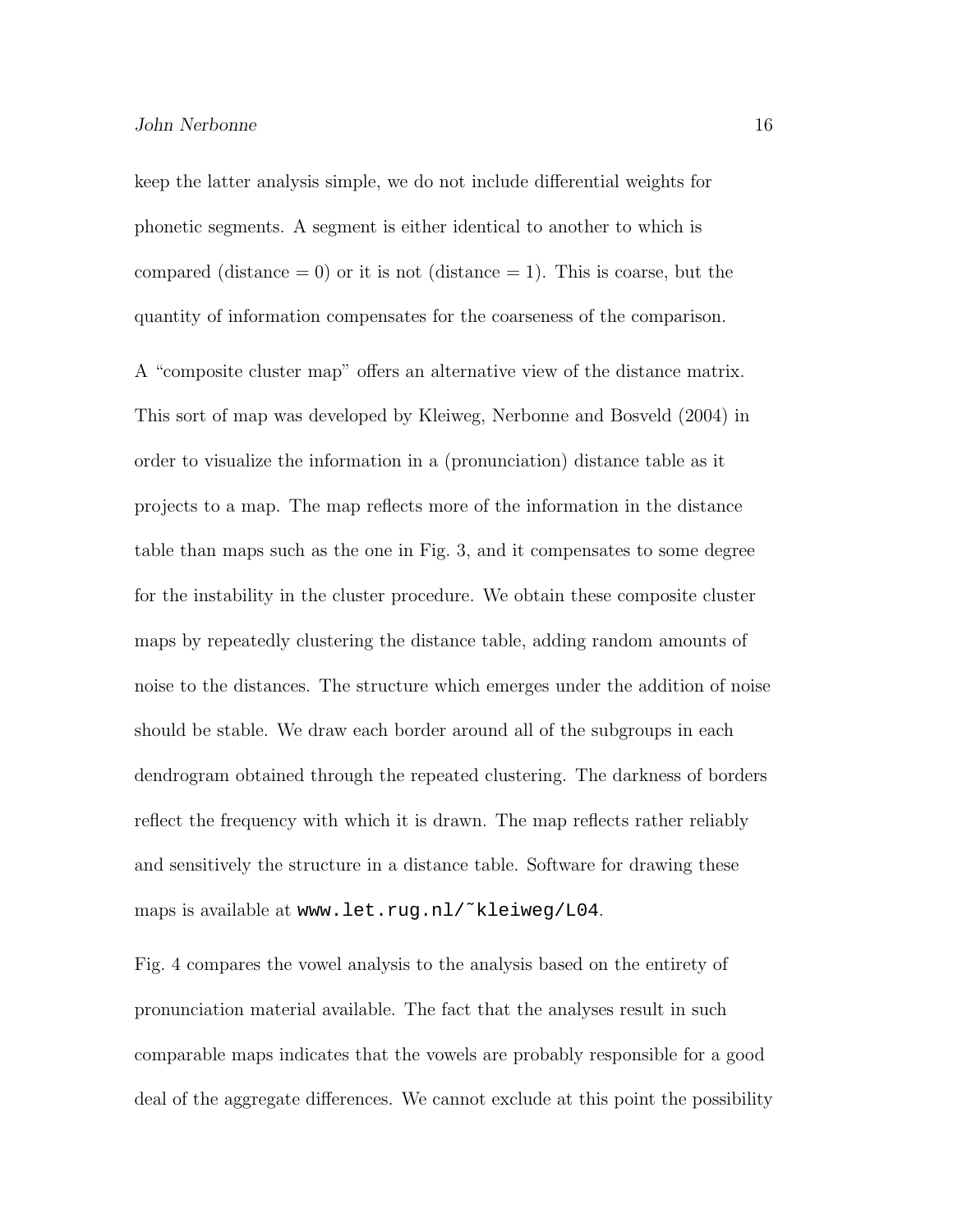

Figure 4: Two "composite cluster maps" of the sort developed by Kleiweg, Nerbonne and Bosveld (2004). We obtain the map on the left by analyzing all pronunciations while using the crudest notion of segment distance, viz., identity, and including all segments, in particular, consonants as well. On the right is the analysis restricted to vowels, but using the finer measure of segment distance (see text). Vowels indeed distinguish the LAMSAS South and its subareas as one can discern a border separating Virginia from West Virginia and Maryland, but the south itself remains quite complex. The composite cluster map is obtained by drawing every border implicit at any level of clustering, where clustering is repeated with random amounts of noise. The darkness of borders reflects the frequency with which it is drawn. The distances obtained using only vowels correlate closely with the distances obtained from entire transcriptions  $(r = 0.936)$ .

that the signal is in fact redundant, so that any number of restrictions might be

sufficient to determine the overall relations. To do that, we would need to

reanalyze, using other subsets of material.

We can likewise note that the distances between sites assigned by the algorithm using vowels and feature-based segment differences correlates closely with the distances assigned by the algorithm using entire phonetic transcriptions but only the crude identity/nonidentity between segments ( $r = 0.936$ ). We may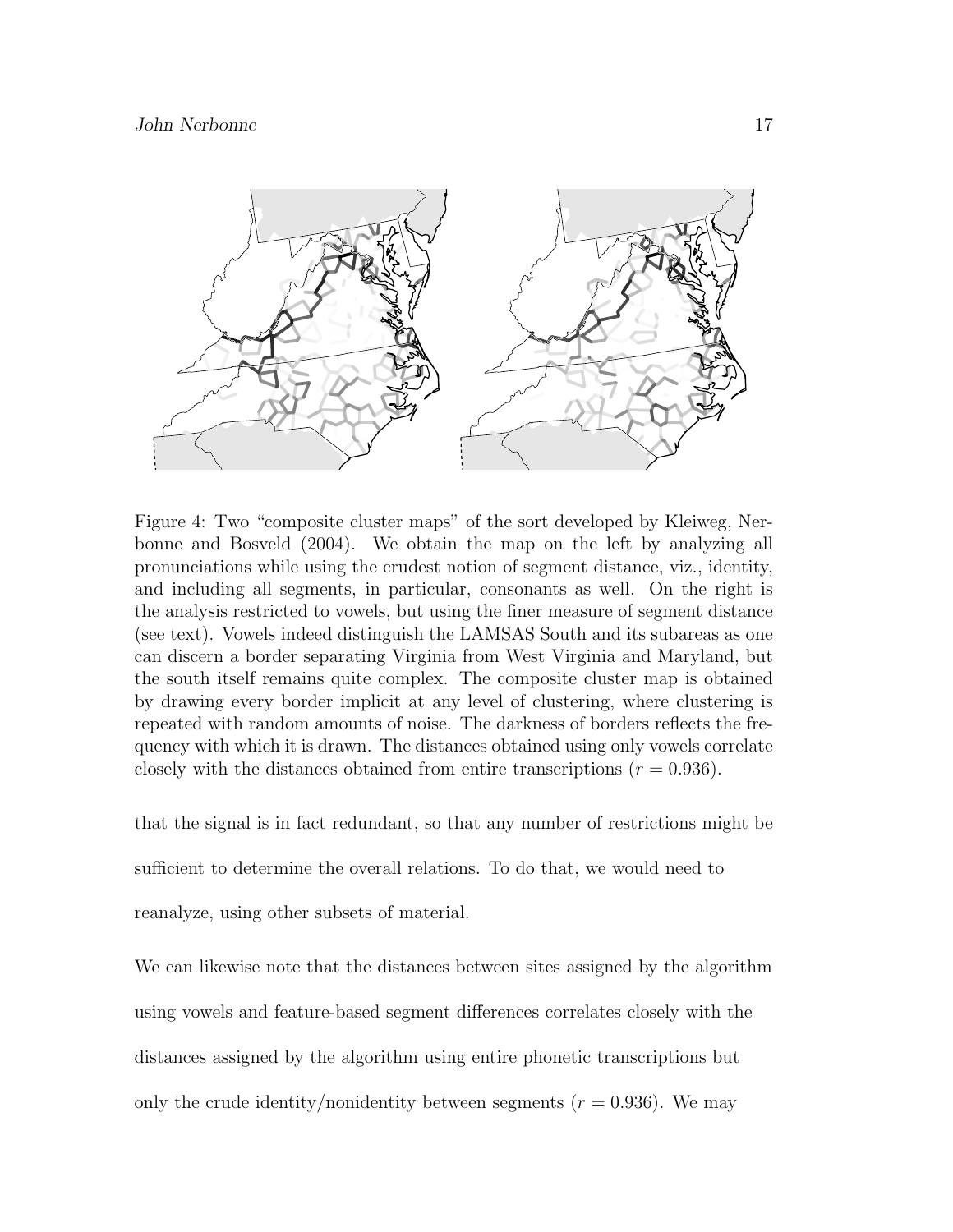therefore conclude that the vowels account for  $87.6\% (= r^2)$  of the variance in pronunciation and that attention to vowel pronunciation is an excellent indication of dialectal identity in the Southern United States. Since signals may be redundant, we may not conclude that no other linguistic features will be as successful and we explicitly warn against the conclusion that other features could not account for more than  $12.4\%$  (= 100 – 87.6%) of the variance of pronunciation.

### 5 Conclusions and Prospects

We argued in the introduction that dialectometry, which has been successful in delineating global trends among dialects, needs to be enhanced in order to interpret detailed linguistic claims. Linguists' claims about dialect delineations may be overeager or even inexact about what characterizes a dialect area, but they are unquestionably superior in the degree to which they attempt generalization over the data, a property we take to make them scientifically interesting.

This paper has presented a first, crude means of teasing out the linguistic structure in large-scale dialectometric comparison. We have compared the results of dialectometric analysis performed on the entire data set of Lowman's southern pronunciations in LAMSAS to the the data set restricted to consist only of vowels and extracted from the first. The results have been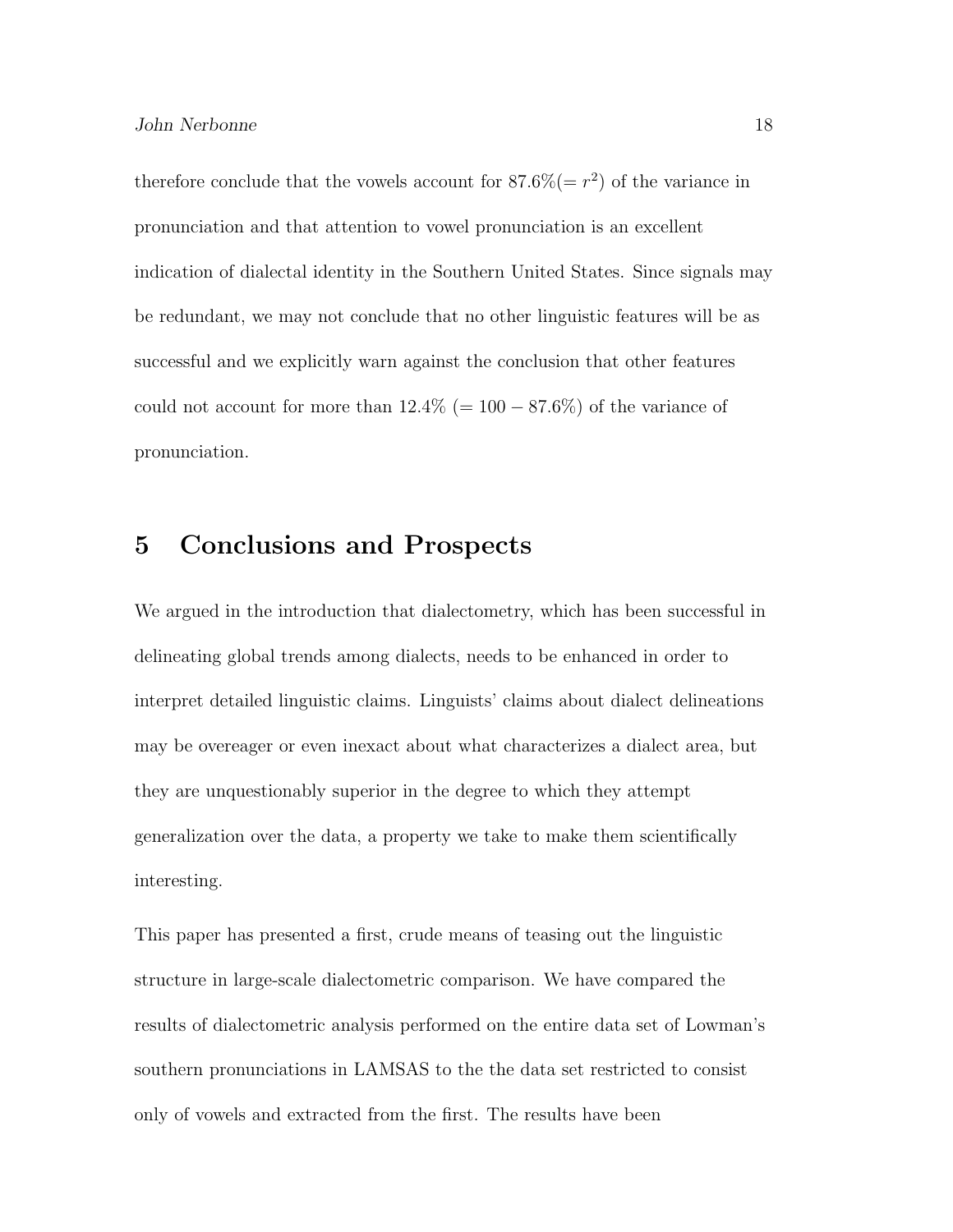encouraging—aggregate comparison applied to the Southern vowels appears to characterize the same dialect areas as analyses which aggregate over complete transcriptions. In fact the characterization agrees to a remarkable degree  $(r = 0.936).$ 

It is clear that more needs to be done, and several alternative lines of investigation suggest themselves. We are accustomed to obtaining an aggregate distance matrix (place  $\times$  place) which we analyze in different ways to understand the dialectological landscape. If alternatively we extract a (place  $\times$ place) matrix, not only for the sums of phonic differences, but instead for each word in the data set, then we are in a position to calculate a correlation matrix for the words themselves based on the degree to which the place  $\times$  place matrices (per word) correlate. Once we obtain the correlation matrix, we are in a position to apply numerical analysis (factor analysis) as a means of attempting to isolate the most important generalizations structuring the data set. If this is still too complex, perhaps because words themselves are too complex, we may need to attempt it in combination with the technique explored in this paper, i.e., data set restriction.

Agrawal, Imielinski and Swami (1993), together with other members of the so-called "data-mining" community, have proposed that one explore essentially all of the potential correlations between database elements. Until Agrawal et al.'s work, there was concern that the number of combinations would make such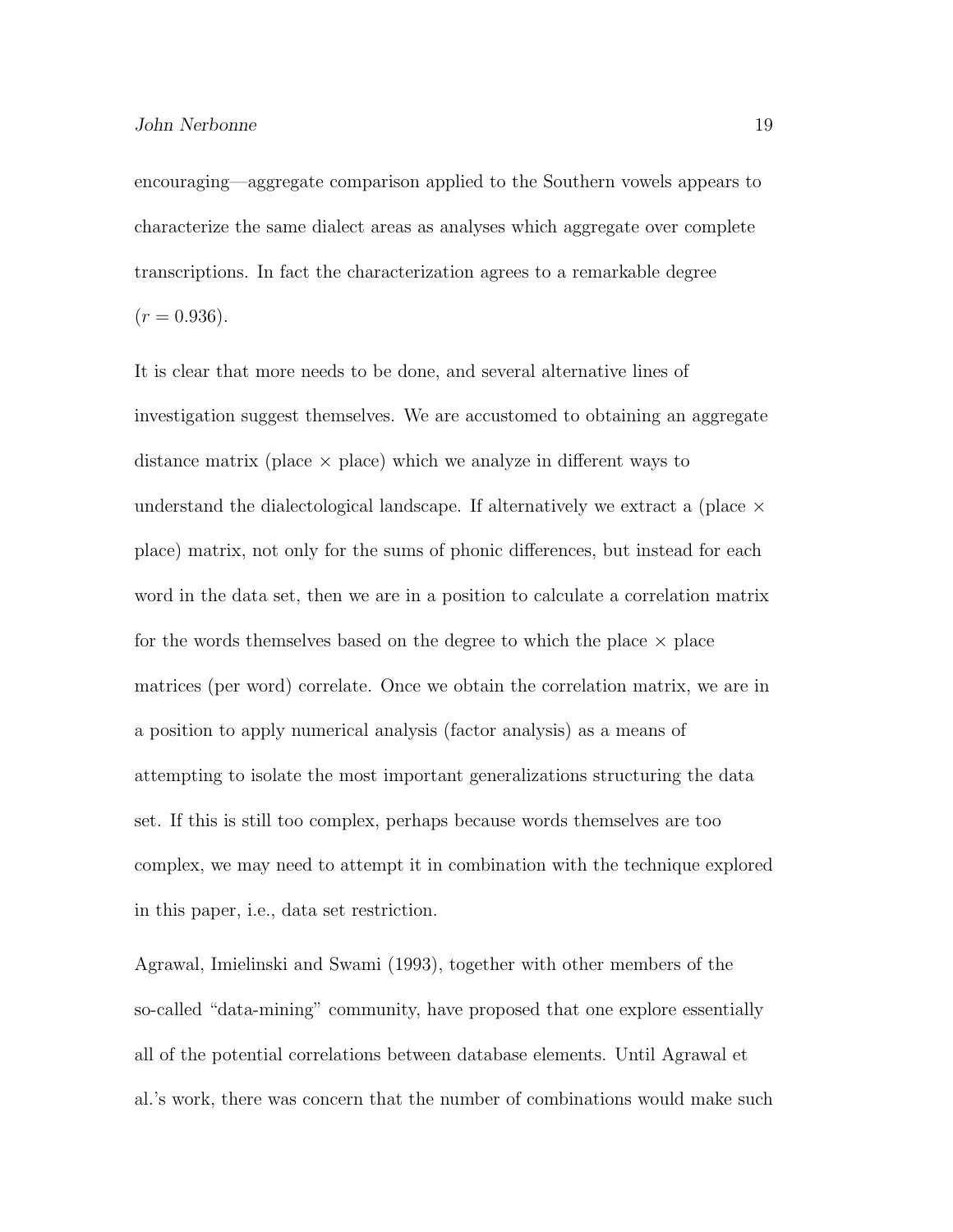an indiscriminant procedure infeasible, but Agrawal et al. have shown that this need not be the case. Again, this sort of technique might need to be combined with some intelligent restriction on the data set.

Finally, Kondrak (2002) and Gray and Atkinson (2003) attack the historical question directly, seeking automatic means of dividing languages up using the principles of historical reconstruction in linguistics. An application of their techniques to data sets of dialectal data would seem to be straightforward, but dialectologists in the field are quite concerned to record a level of detail which neither of these works is likely to have encountered thus far.

Notes<br>1 appreciated comments on my talk by Bridget Anderson, Bill Kretzschmar, Bill Labov, Dennis Preston and Bob Schackleton. Peter Kleiweg provided the programming needed to carry out the analyses, and the programs are available at www.let.rug.nl/~kleiweg/L04. Wilbert Heeringa criticized a first draft of this paper very thoroughly. This work was supported by NWO grant "Determinants of Dialect Variation" 360-70-121, P.I. J.Nerbonne.

<sup>2</sup>Hoppenbrouwers and Hoppenbrouwers (2001), who investigate the distribution of features, is a notable exception. See also Heeringa (2004, Ch.3,7) for an evaluation of Hoppenbrouwers's work.

### References

Agrawal, R., T. Imielinski and A. Swami. 1993. Mining association rules between sets of items in large databases. In Proc. ACM SIGMOD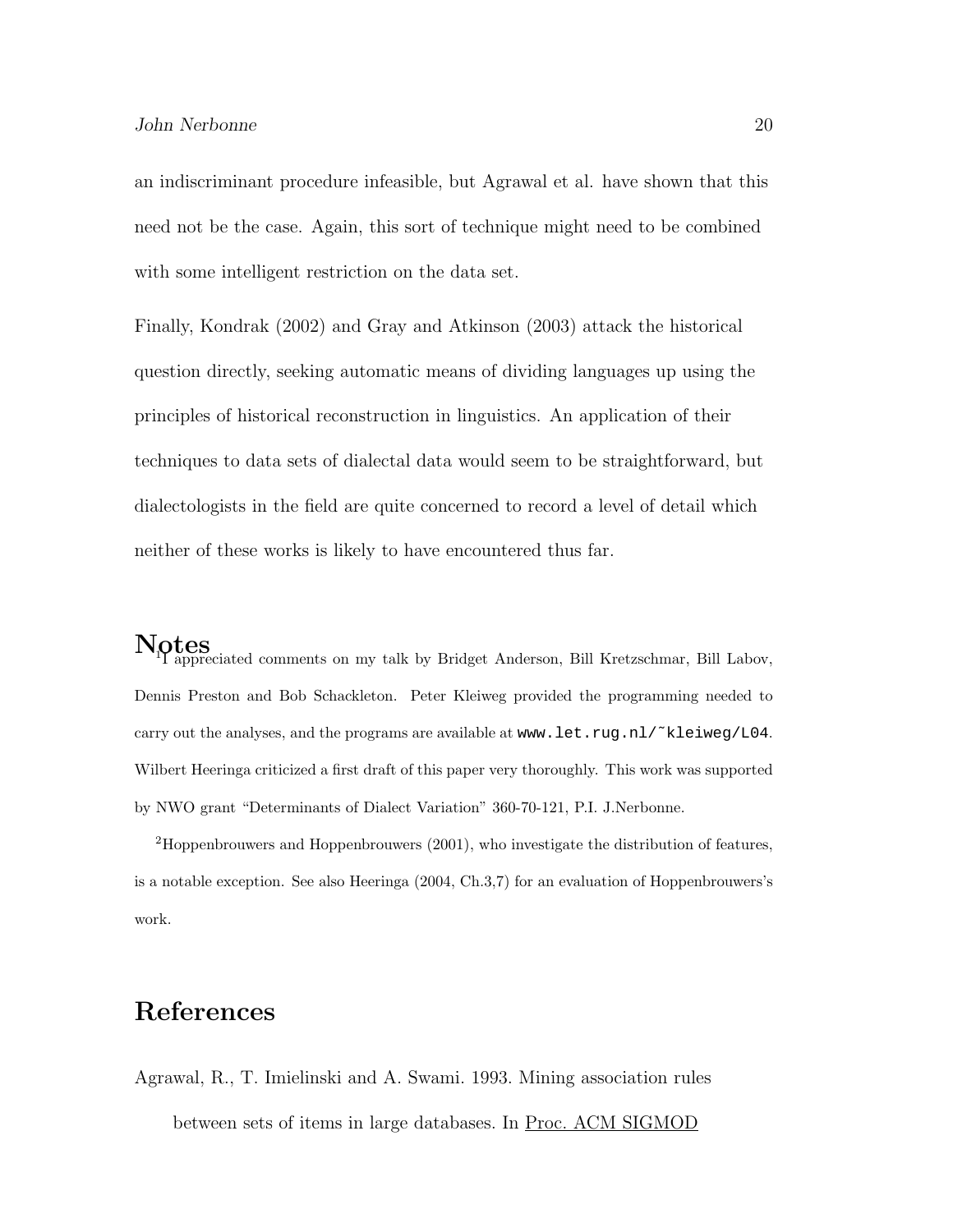International Conference on Management of Data eds. P.Buneman and S.Jajodia, 207–216, New York:ACM.

Almeida, Almerindo and Angelika Braun. 1986. 'Richtig' und 'Falsch' in phonetischer Transkription: Vorschl¨age zum Vergleich von Transkriptionen mit Beispielen aus deutschen Dialekten. Zeitschrift für Dialektologie und Linguistik  $LIII(2):158-172$ .

- Chambers, J.K. and Peter Trudgill. 1998 [1980]. Dialectology. Cambridge: Cambridge University Press. Pages quoted from the 1st ed.
- Goebl, Hans 1982. Dialektometrie: Prinzipien und Methoden des Einsatzes der Numerischen Taxonomie im Bereich der Dialektgeographie. Wien: Osterreichische Akademie der Wissenschaften. ¨
- Goebl, Hans 1984. Dialektometrische Studien: Anhand italoromanischer, rätoromanischer und galloromanischer Sprachmaterialien aus AIS und ALF. 3 Vol. Tübingen: Max Niemeyer.
- Gray, Russell D. and Quentin D. Atkinson. 2003. Language-tree divergence times support the Anatolian theory of Indo-European origin. Nature 426:435–439. (27 Nov.)
- Heeringa, W. J. 2004. Measuring Dialect Pronunciation Differences using Levenshtein Distance. Ph.D. diss., Rijksuniversiteit Groningen.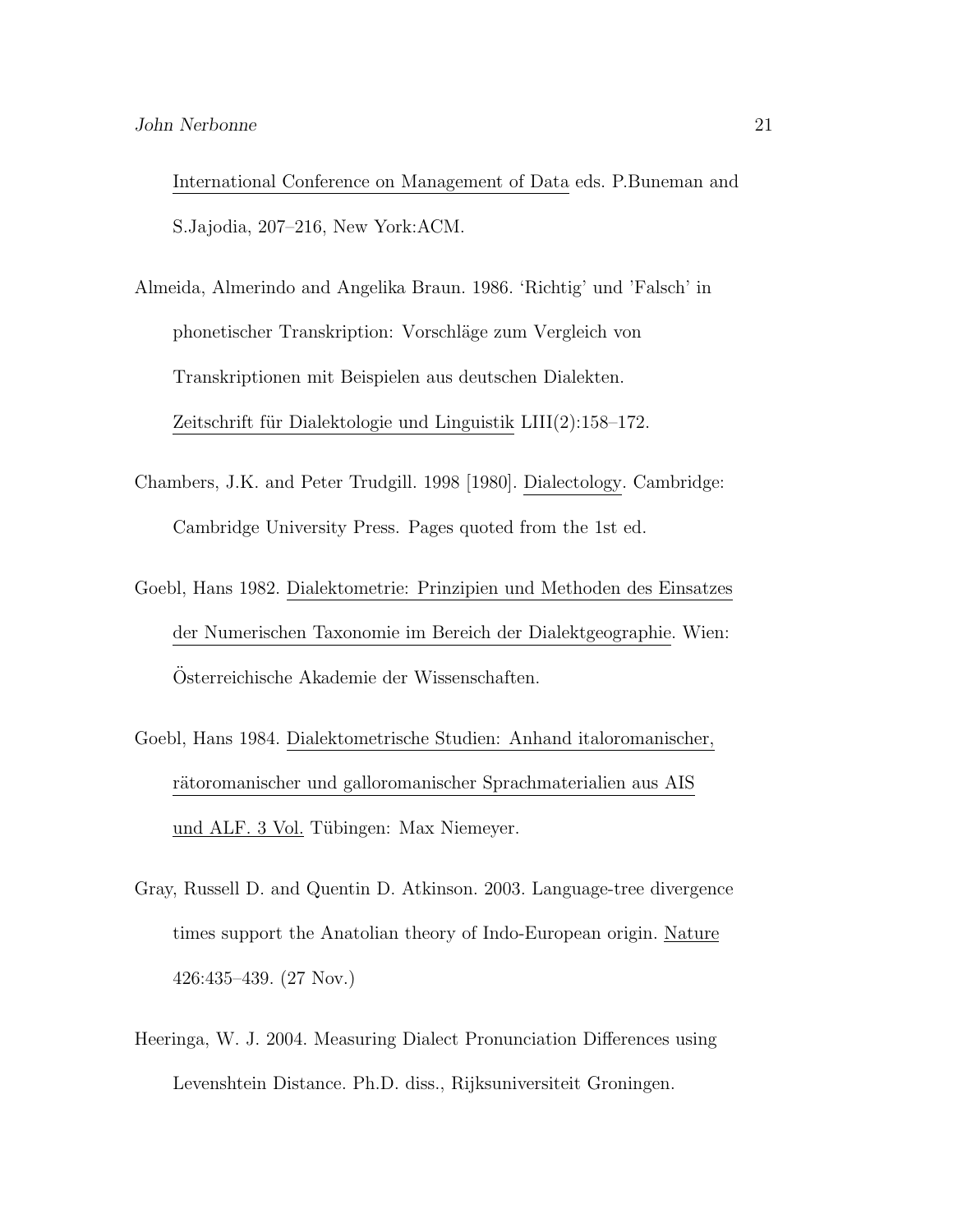- Heeringa, Wilbert and Angelika Braun 2003. The use of the Almeida-Braun system in the measurement of Dutch dialect distances. Computers and the Humanities 37:257–271. Special Issue on Computational Techniques in Dialectometry, eds. John Nerbonne and William Kretzschmar.
- Heeringa, Wilbert and John Nerbonne 2002. Dialect areas and dialect continua. Language Variation and Change 13:375–400.
- Hoppenbrouwers, Cor and Geer Hoppenbrouwers 2001. De indeling van de Nederlandse streektalen: Dialecten van 156 steden en dorpen geklasseerd volgens de FFM (feature frequentie methode), Assen: Koninklijke Van Gorcum.
- Kleiweg, Peter, John Nerbonne and Leonie Bosveld 2004. Geographic projection of cluster composites. In Diagrammatic Representation and Inference. Third International Conference, Diagrams 2004. Cambridge, UK. eds. A.Blackwell, K.Marriott and A.Shimojima, 392–394. (Lecture Notes in Artificial Intelligence, 2980, Berlin: Springer).
- Kondrak, Grzegorz 2002. Algorithms for Language Reconstruction. Ph.D. diss., University of Toronto.
- Kretzschmar, William A., ed. 1994. Handbook of the Linguistic Atlas of the Middle and South Atlantic States, Chicago: The University of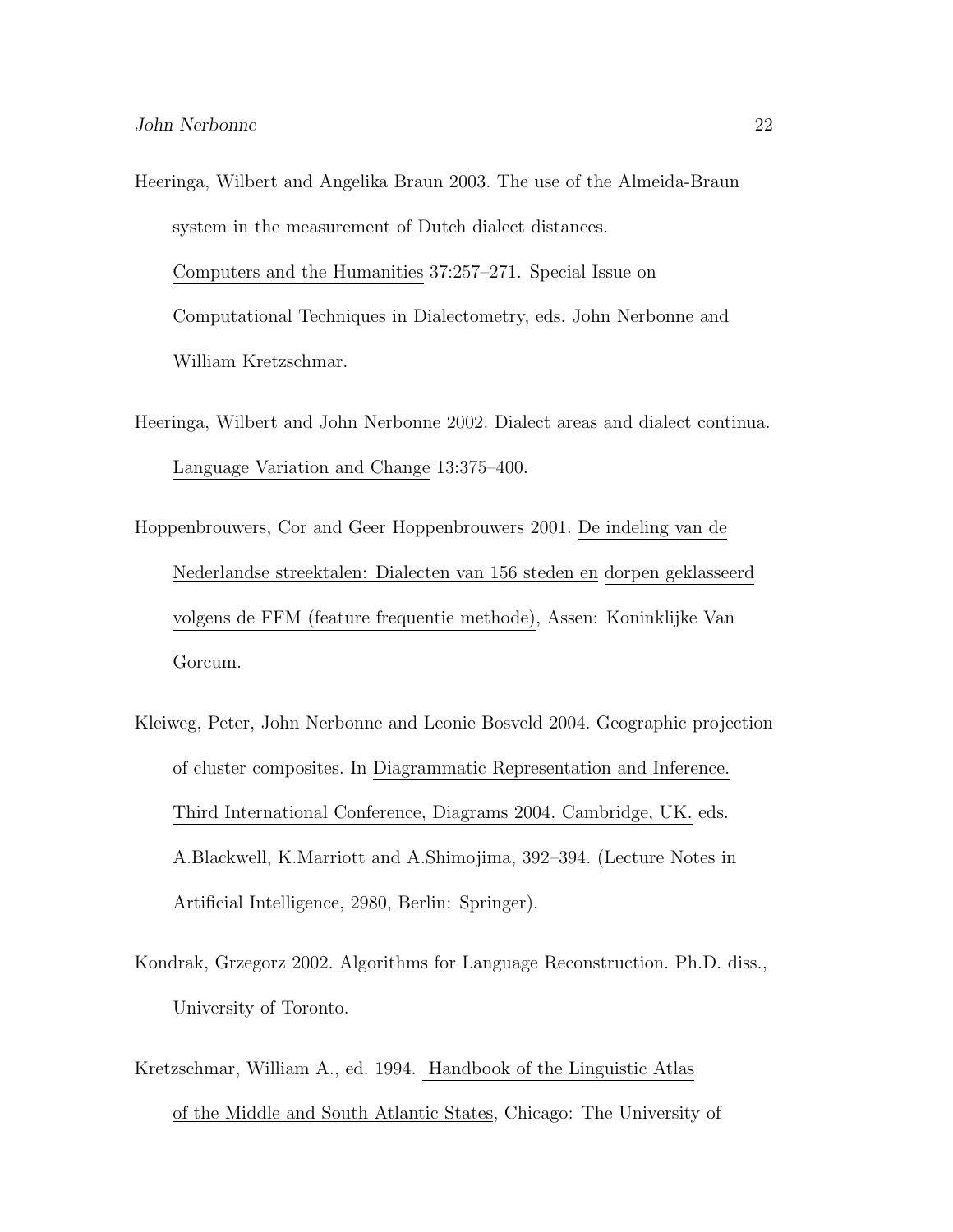Chicago Press.

- Labov, William. 1994. Principles of linguistic change. Vol. 1: Internal factors, Oxford: Blackwell.
- Nerbonne, John and Peter Kleiweg. 2003. Lexical variation in LAMSAS. Computers and the Humanities 37: 339–357. Special Iss. on Computational Methods in Dialectometry ed. by John Nerbonne and William Kretzschmar, Jr.
- Nerbonne, John, Wilbert Heeringa and Peter Kleiweg. 1999. Edit distance and dialect proximity. In Time Warps, String Edits and Macromolecules: The Theory and Practice of Sequence Comparison, eds. David Sankoff and Joseph Kruskal 2nd ed., v–xv. Stanford: CSLI.
- Nerbonne, John and William Kretzschmar. 2003. Introducing computational methods in dialectometry. Computers and the Humanities 37:245–255. Special Iss. on Computational Methods in Dialectometry ed. by John Nerbonne and William Kretzschmar, Jr.
- Sokal, Robert R. and Frank James Rohlf. 1962. The comparison of dendrograms by objective methods. Taxon 11:33–40.
- Stevens, S. Smith. 1975. Psychophysics: Introduction to its Perceptual, Neural and Social Prospects. New York: John Wiley.